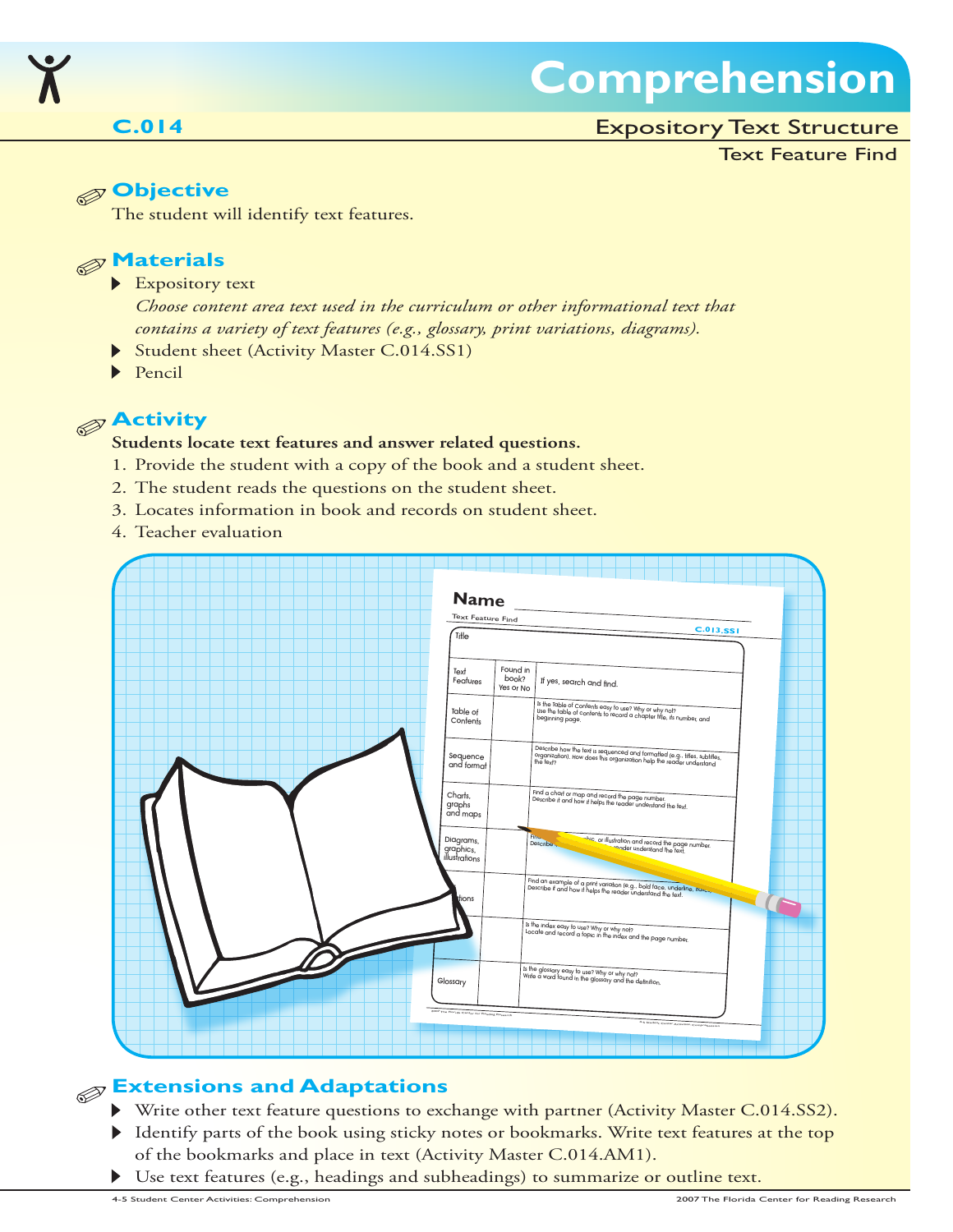# **Name**

Text Feature Find **C.014.SS1**

| Ti <del>l</del> le                      |                                |                                                                                                                                                                 |  |
|-----------------------------------------|--------------------------------|-----------------------------------------------------------------------------------------------------------------------------------------------------------------|--|
| Text<br><b>Features</b>                 | Found in<br>book?<br>Yes or No | If yes, search and find.                                                                                                                                        |  |
| Table of<br>Contents                    |                                | Is the Table of Contents easy to use? Why or why not?<br>Use the table of contents to record a chapter title, its number, and<br>beginning page.                |  |
| Sequence<br>and format                  |                                | Describe how the text is sequenced and formatted (e.g., titles, subtitles,<br>organization). How does this organization help the reader understand<br>the text? |  |
| Charts,<br>graphs<br>and maps           |                                | Find a chart or map and record the page number.<br>Describe it and how it helps the reader understand the text.                                                 |  |
| Diagrams,<br>graphics,<br>illustrations |                                | Find a diagram, graphic, or illustration and record the page number.<br>Describe if and how it helps the reader understand the text.                            |  |
| Print<br>variations                     |                                | Find an example of a print variation (e.g., bold face, underline, italics).<br>Describe it and how it helps the reader understand the text.                     |  |
| Index                                   |                                | Is the index easy to use? Why or why not?<br>Locate and record a topic in the index and the page number.                                                        |  |
| Glossary                                |                                | Is the glossary easy to use? Why or why not?<br>Write a word found in the glossary and the definition.                                                          |  |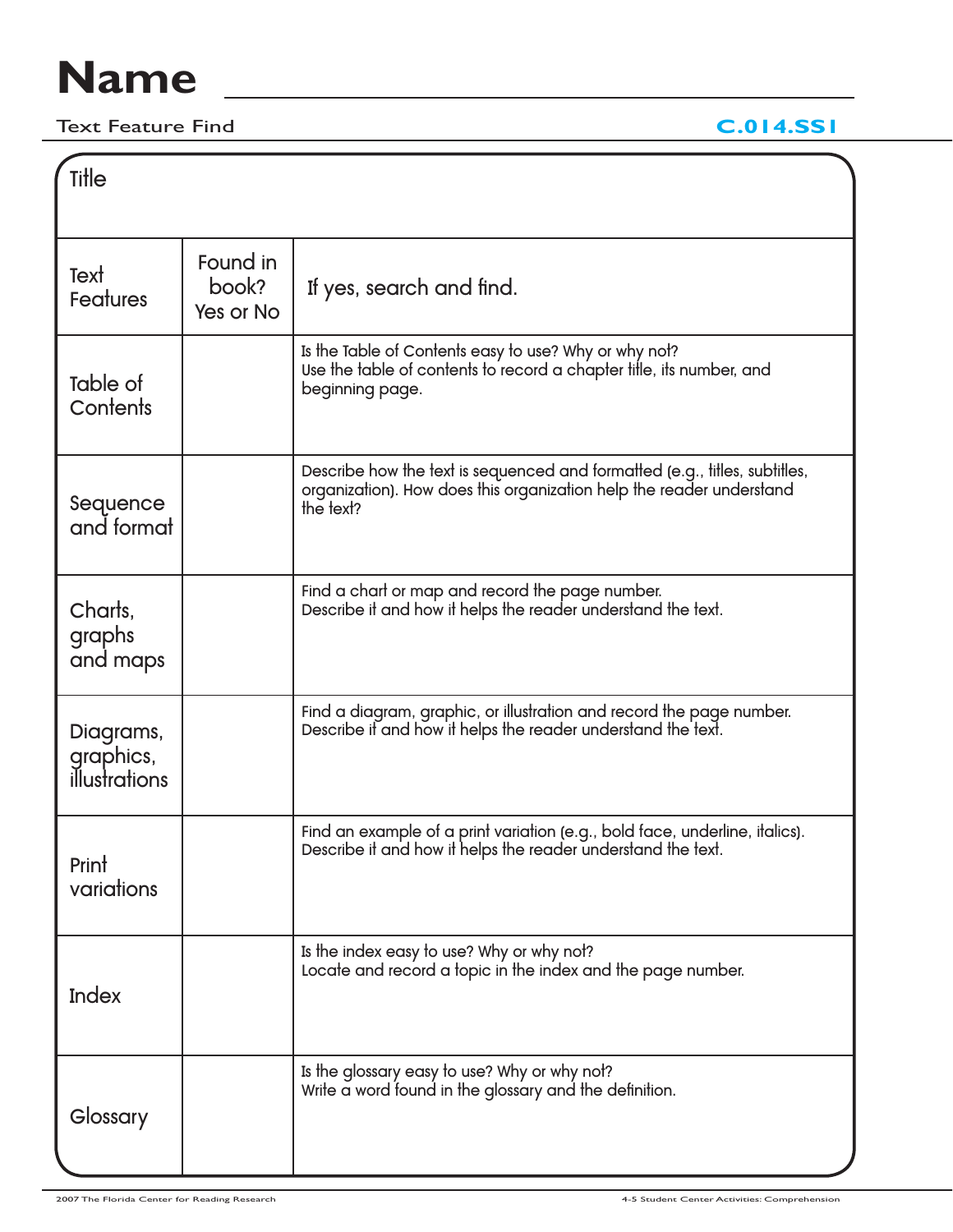# **Name**

**C.014.SS2** Text Feature Find

| Title            |                                |                          |
|------------------|--------------------------------|--------------------------|
| Text<br>Features | Found in<br>book?<br>Yes or No | If yes, search and find. |
|                  |                                |                          |
|                  |                                |                          |
|                  |                                |                          |
|                  |                                |                          |
|                  |                                |                          |
|                  |                                |                          |
|                  |                                |                          |
|                  |                                |                          |
|                  |                                |                          |